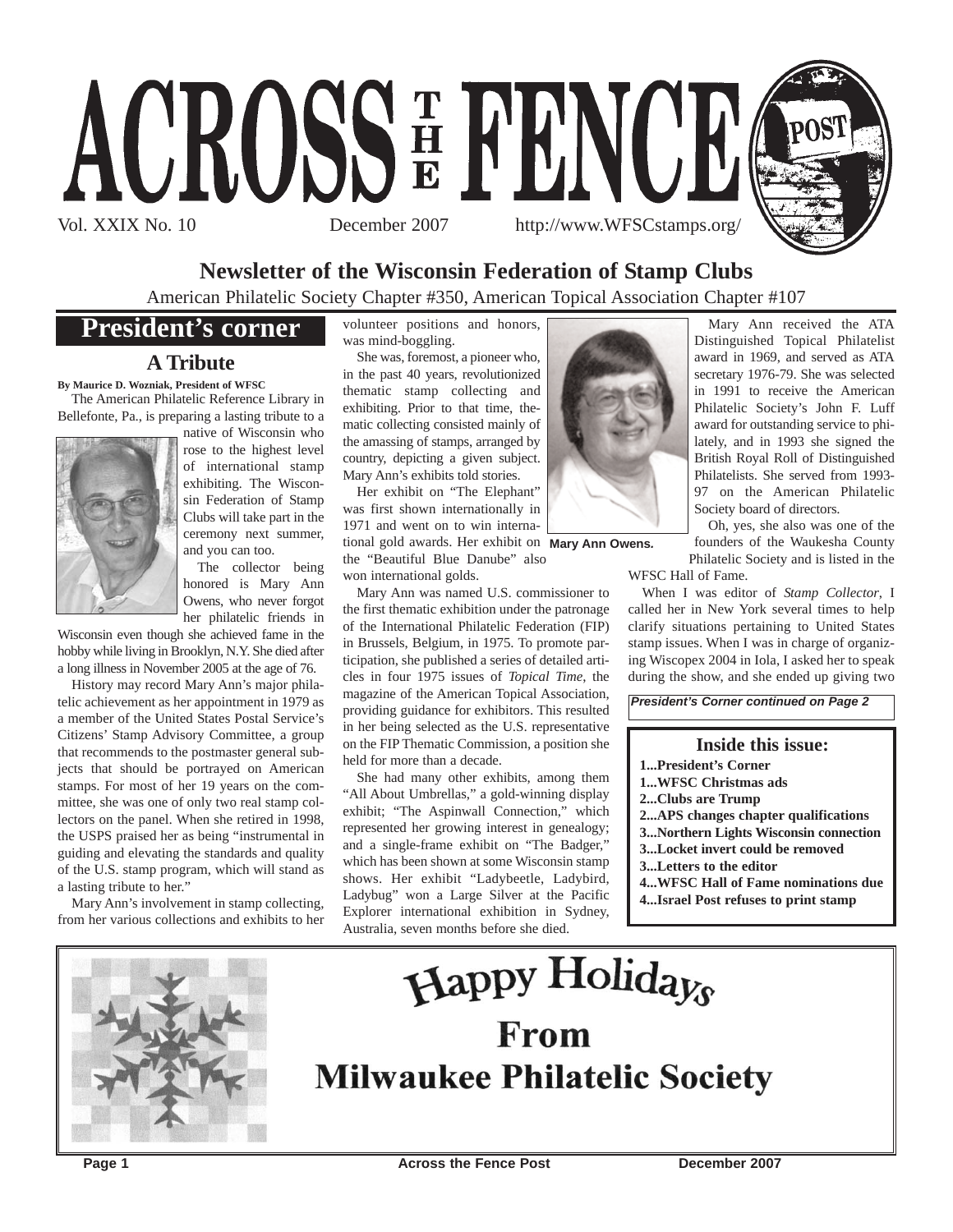#### **Clubs are Trump**

**By Maurice D. Wozniak, President of WFSC**

Jim Stearns, bulletin editor for the **Northwoods Philatelic Society**, Iron Mountain, Mich., summarized for his audience the content of a handout he picked up at an American Philatelic Society seminar in Bellefonte, Pa. Its provocative topic was "Why bother with any stamp issued after 1940? Aren't they all just discount postage anyway?"

Stearns said the author pointed out that 16 normal stamps issued since 1940, with a face value of \$10.35 have a Scott catalog value today of \$37.75. "However," he added, "if those same stamps are in your collection in some of the varieties listed... (they) would have a catalogue value of \$6,342.50."

He added, "Furthermore, if you had spent only \$1,634 from 1954 to 2001 on these stamps they would now catalog over \$1 million." The varieties feature odd perforations, tagging varieties and gum varieties.

Stearns commented, "Seems to me it would be worth bothering, and the author points out that many of these stamps are found in discount postage lots."

Interesting tidbits like this can spice up a club

newsletter and maybe even lead to follow-up items if the membership responds in some way. Encouraging dialog helps to invigorate a club.

#### **\* \* \***

#### **Program ideas**

The **Kettle Moraine Coin and Stamp Club**, West Bend, implemented a formal program to get members involved in its meeting programs. At each meeting, a volunteer is sought to present a program at the next meeting on something he or she collects. It can be of any length, so the presenter won't feel intimidated. After the presentation, other members can show and tell items from their collections that relate to the meeting topic. "We are confident that our members will dazzle us with the depth of the collections that they possess and enjoy bringing them out to share," the bulletin editor noted.

Linda Brothen, president of the North Shore Philatelic Society, Milwaukee, also encouraged members to share favorite or mysterious items. "We've had some great spontaneous discussions sparked by an item that somebody brought in to show off or even ask questions about because you picked the item up somewhere and would really like to know more," she said.

#### **Advertising payment notice**

If you are advertising in *Across the Fence Post* (either as a dealer or club), please make sure your check is made out either to the Wisconsin Federation of Stamp Clubs or WFSC, and is sent to Advertising Manager Dave Carney, P.O. Box 55, Kimberly, WI 54136-0055. (dcarneyl@new.rr.com).

## Wisconsin Federation of Stamp Clubs officers Across the Fence Post is the official publication of Stamp Clubs, Inc., a 5010

#### PRESIDENT Maurice D. Wozniak

1010 Berlin St. Waupaca, WI 54981 715-258-2025 berliners2@sbcglobal.net

#### VICE PRESIDENT

Jim Stollenwerk (VP) 1020 Hazelwood Court West Bend WI, 53095 Home: 262-306-0829 Cell: 262-305-1483 JSASTOLLEN@charter.net

#### **SECRETARY**

Pat Loehr 2603 Wauwatosa Ave, Apt. 2 Wauwatosa, WI 53213 (414)476-0530

#### TREASURER

Paul T. Schroeder 1750 W. 5th Ave., Apt. F Oshkosh, WI 54902 920-426-2059

#### VP YOUTH DIVISION

MaryAnn Bowman P.O. Box 1451 Waukesha, WI 53187

#### NE REGION VP

#### Al Marcus (maram@tds.net) Green Bay Phil. Soc.

Northwoods Phil. Soc. (Iron Mountain) Outagamie Phil. Soc. Wisc. Postal Hist. Soc.

#### EAST CENT. REGION VP Vern Witt

Fond du Lac Stamp Club Kettle Moraine Coin & Stamp Club Manitowoc Phil. Soc. Oshkosh Phil. Soc. Sheboygan Stamp Club

#### SW REGION VP

Valerie Cook Badger Stamp Club Baraboo Stamp Club Janesville Stamp Club Monroe Stamp & Postcard Club Rockford Stamp Club

#### SOUTH CENTRAL REGION VP Art Gaffney

stehlee@aol.com Waukesha County Phil. Soc.

#### SE REGION VP Art Schmitz

pescador@execpc.com Am. Top. Assn. (Chap. 5) Belle City Stamp Club Kenosha Stamp & Cover Club North Shore Phil. Soc. (Milw.) Northwestern Mutual Stamp Club

Polish American Stamp Club Wauwatosa Phil. Soc.

#### Art Petri

- American Air Mail Soc. (Billy Mitchell Chapter) Germany Phil. Soc.
- (Chap. 18)

Italian American Stamp Club Milwaukee Phil Soc.

#### CENTRAL REGION VP Gregg Greenwald

#### bluebird@tznet.com

Central Wisc. Stamp Club Chippewa Valley Stamp Club Northwoods Stamp & Coin Club (Rhinelander)

Wisconsin Valley Phil. Soc.

nected geneology and postal history. He found that some of his ancestors were postmasters. He talked with people who knew them, and he has collected pictures and mail from their areas.

Brian Liedtke shared examples from his philatelic literature collection at a meeting of the **Waukesha County Philatelic Society**. Members were invited to bring examples from their own library to be part of the subsequent discussion.

Darren Mueller reported at a meeting of the Milwaukee Philatelic Society how he has con-

In conjunction with the newly issued Polar Lights stamps, members of the **Waukesha County Philatelic Society** were asked to bring examples from their own collections of things that might be found in the night sky – including moons, stars, witches, bats and owls.

#### **\* \* \* What others are doing**

In its newsletter series, "My Favorite Stamp," the **Rockford** (Ill.) **Stamp Club** showed the non-denominated Earth stamp issued March 22, 1988, for the then-new 25c rate. It indicates that a favorite need not be rare and valuable.

Looking for a timely gift for a philatelic friend? Now is a good time to give a stamp club membership to a friend or family member, the **North Shore Philatelic Society**, Milwaukee, noted in its bulletin.

#### **\*\*\***

*Information for "Clubs Are Trump" is gathered from club newsletters. Please send newsletters to Maurice D. Wozniak, 1010 Berlin St., Waupaca WI 54981.*

the Wisconsin Federation of Stamp Clubs, Inc., a 501c3 non-profit organization. WFSC also is a life member of the APS (since 1953). For more information about WFSC, please contact the Central Office.

AFTP is published monthly September through April, and every other month May through August (10 issues per year). News of Wisconsin collectors, club news and gratis original philatelic features are welcomed. The editor accepts submissions in any format, but prefers email if possible. Editor reserves the right to make editorial changes to submitted copy.

Material appearing in AFTP not carrying an individual copyright notice may be reproduced only by not-

for-profit organizations, provided the author(s) and AFTP receive credit or attribution. All materials carrying an individual copyright notice are the sole property of the author(s). Unless explicitly stated by an officer in conjunction with official WFSC business, opinions expressed by the editor or individual authors are not necessarily endorsed by the WFSC.

Submission deadlines for editorial and avertisingmaterials are for the 1st of the month preceding month of publication (i.e. Jan. 1 for Feb. issue).

All show calendar information, along with all other editorial matter and listings, should be sent to: Wayne L. Youngblood, Editor ATFP, P.O. Box 111, Scandinavia WI 54977-0111. (youngblood@tds.net) phone: 715-467-4416.

Advertising material and payment should be sent to Dave Carney, Advertising Manager, AFTP, P.O. Box 55, Kimberly, WI 54136-0055. (dcarneyl@new.rr.com) pnone: 920-687-9077. For a complete list of advertising rates and policies (display, classified and listings), request a copy from the advertising manager.

Page 2 **Across the Fence Post** December 2007

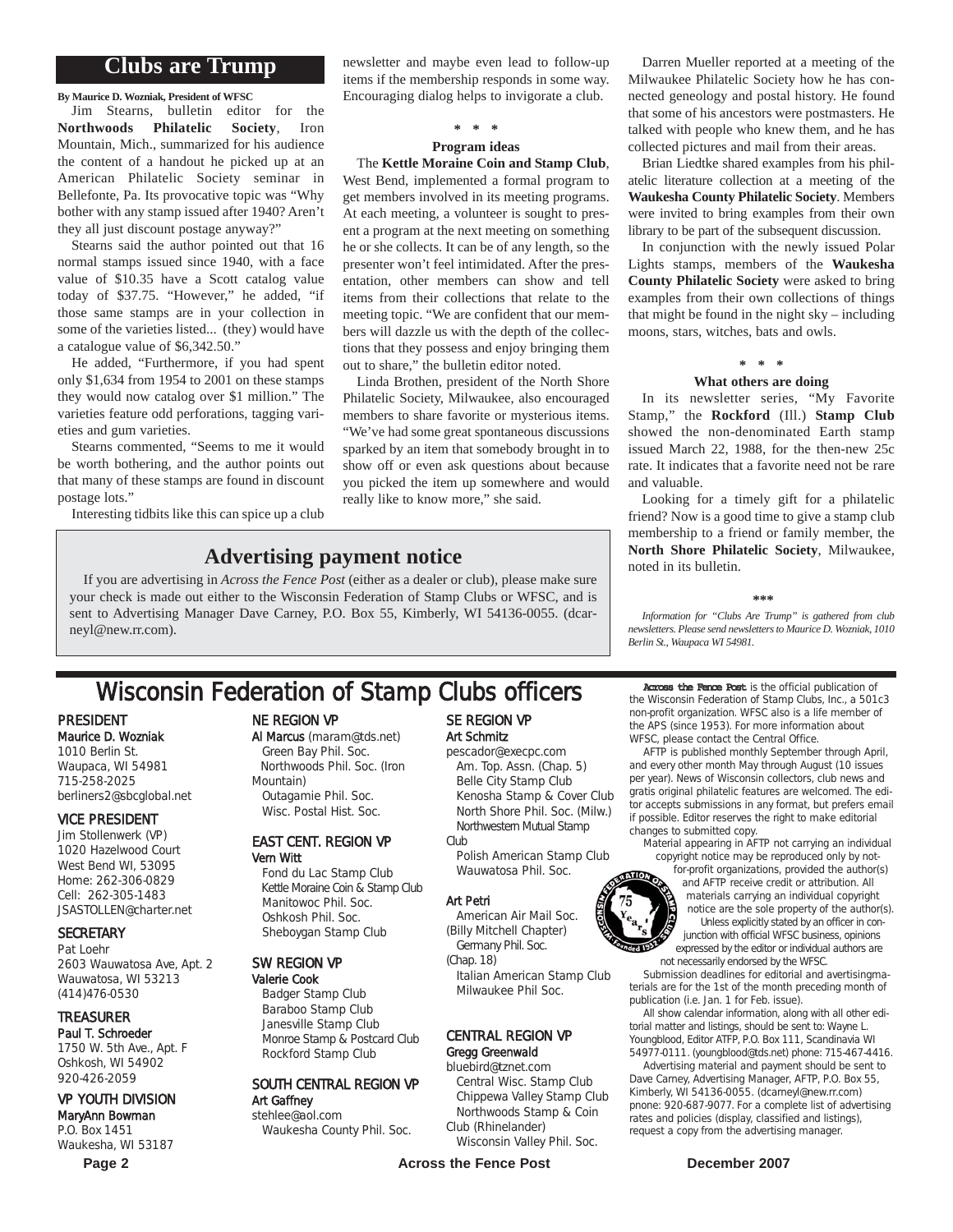# **Wisconsin Christmas cinderellas celebrate state's rich dairy heritage**

#### **Wayne L. Youngblood**

As a relatively new transplant to Wisconsin (about 12 years), it was hard for me to understand just exactly how deeply and passionately the dairy tradition ran in the state.

Even harder to understand (at least for my kids) was that until relatively recently it was illegal to transport margarine into Wisconsin. Their minds were full of images (and stories by locals) of bootleg margarine runs to Illinois.

So, it should come as no surprise that special cinderellas such as the one shown in Figure 1 were created to help promote the dairy industry. That label, printed in blue and gold on white paper, was produced by the Wisconsin Dept. of Agriculture and Markets. It was apparently produced in a booklet for-

mat. This example is perforated 12 1/2 at bottom. Nutritionally, of course, the label is only propaganda. The only naturally occurring vitamin in butter is vitamin A, but the label conveys a convincing message.

Since finding that label in an old collection, I've been able to locate related similar examples, both of which were produced by the Wisconsin Dept. of Agriculture to promote cheese, and both of which have a

#### *President's Corner, continued from Page 1*

talks, allowing us to exhibit "The Badger," and donating items from her collection as gifts to those who attended the awards dinner. It was always a joy to see her walking down the aisle at a stamp show, even though she resorted to a cane to help her in later years. She was always gracious.

The APRL plans to designate a portion of its holdings as the Mary Ann Owens Thematic Reference collection. It will consist of worldwide thematic reference books and monographs, and in addition shelf markers, will cross-reference thematic periodicals. The ATA indicates that this resource includes 46 active ATA study units and periodicals published by 35 affiliates that have disbanded or merged with other units.

Ken Martin, APS deputy executive director, said the area will be dedicated in the present temporary library location at the society's headquarters, and when the APRL moves to a permanent location in the complex it will be re-established. A plaque will identify the collection.

The cost for the project, which includes shelving and additional resource material, is estimated at \$10,000. Some clubs in Wisconsin have contributed, and the Federation has sent \$1,000 to help the cause. The Federation money all came from fund-raising projects in conjunction with the 75th anniversary celebrations of the WFSC. More money remains in that fund, and the board hopes to be able to use it in some other special way.

Names of individuals or club donors of more than \$100 towards the establishment of the memorial area will be inscribed upon the designating plaque. Especially if your club has not contributed, I encourage you to consider mak-



**Figure 1. A state propagada label for promoting Wisconsin butter.**

Christmas theme. All three labels would appear to have been produced in the late 1940s or early 1950s.

The Figure 2 eample is an imperforate diecut type that was printed in red and green and cream-colored paper. The design shows Santa eating a wedge of cheese, and the message promotes giving Wisconsin cheese for Christmas.

By the time the Figure 3 example was printed, production of the Christmas labels

had become a little more elaborate. **Figure 3. A more elabo-**

That example is printed in red, green, yellow and cyan (blue), and is rouletted about 6 3/4 at top and bottom. **rate cheese label.**



**Figure 2. A die-cut Wisconsin Christmasrelated cheese label.**

the APRL and the WFSC have IRS  $501(c)(3)$ designations, so all contributions would be tax deductible for individuals. The Federation hopes to charter a bus to Bellefonte if there is enough interest. The thought is to leave on Thursday, June 20, take part in events around the dedication on Friday and Saturday and return to Wisconsin on Sunday, June 23. At this point we have no idea

ing a donation before the end of the year. Both

of what the price might be; it would depend upon how many people are interested and variables such as the cost of motel rooms and meals. Rooms in Bellefonte range in price from \$50 to \$150 per night.

Martin suggested to me that the APS would offer tours of its impressive Match Factory facility and perhaps even include a seminar on a philatelic subject during the visit. In addition, the State College Philatelic Exhibition (Scopex) will begin that Saturday at the APS headquarters. It typically would include a bourse of 12-15 dealers and about 70 frames of exhibits, Martin said.

If you may be interested in joining a bus trip, please send a note to MaryAnn Bowman, P.O. Box 1451, Waukesha WI 53187 as soon as possible. We would like to determine the interest in such a trip before we commit to the expense.

I think it will be a great opportunity to share fellowship with other collectors, pay tribute to one of our number, tour the headquarters of the largest philatelic organization in the world, expand our interest and knowledge in the hobby and have a weekend of fun. *[Editor's note: The annual weeklong Summer Seminar on Philately also will begin that weekend as well — another wonderful opportunity to meet and visit with collectors from all over.]*

Are there other examples out there? **Danepex single-frame competition announced**

The Danepex Committee has decided to once again run the Single Frame Championship, to be held in conjunction with Danepex 2008. All collectors in Wisconsin and in affiliated Wisconsin Federation of Stamp Clubs are eligible to enter. A maximum of 20 frames will be available for this competition. The Open Competition section will be limited only to Badger Stamp Club members. Deadline for entries will be March 15, 2008. For a prospectus or other details, contact the Danepex Exhibits Chairman: Charles Shoemaker, 209 Shiloh Drive, Madison, WI 53705 kenjico@charter.net, 608-827-6048.

Danepex 2008 will be held in Madison, Sunday April 20th, 2008, at its new location Crowne Plaza Hotel, 4402 E. Washington Ave., across from the East Towne Mall.

#### **Nominations sought for Philatelic Hall of Fame**

Nominations are now being accepted for the 2008 Wisconsin Philatelic Hall of Fame. The deadline is Dec. 31, 2007. Required nominee qualifications are: 1) Contributions of purely local club nature shall not be the sole reason for selection to the Hall of Fame; and 2) A deceased philatelist may not be nominated or considered for selection until at least three years after his/her death.Send your nomination(s), together with a statement identifying the nominee, a short philatelic biography and the reasons why that person should be selected for the WPHF to: Chairman, WPHF Committee Arthur Schmitz, 3615 N. 47th St., Milwaukee, WI 53216. Questions can be answered by email pescador@exec.com.

Only WFSC member clubs may submit nominations, and each nomination must be seconded by two other member clubs. The nominating club is responsible for making arrangements with the seconding clubs to provide those seconds. The nomination and seconds should be sent to the chairman in one mailing.

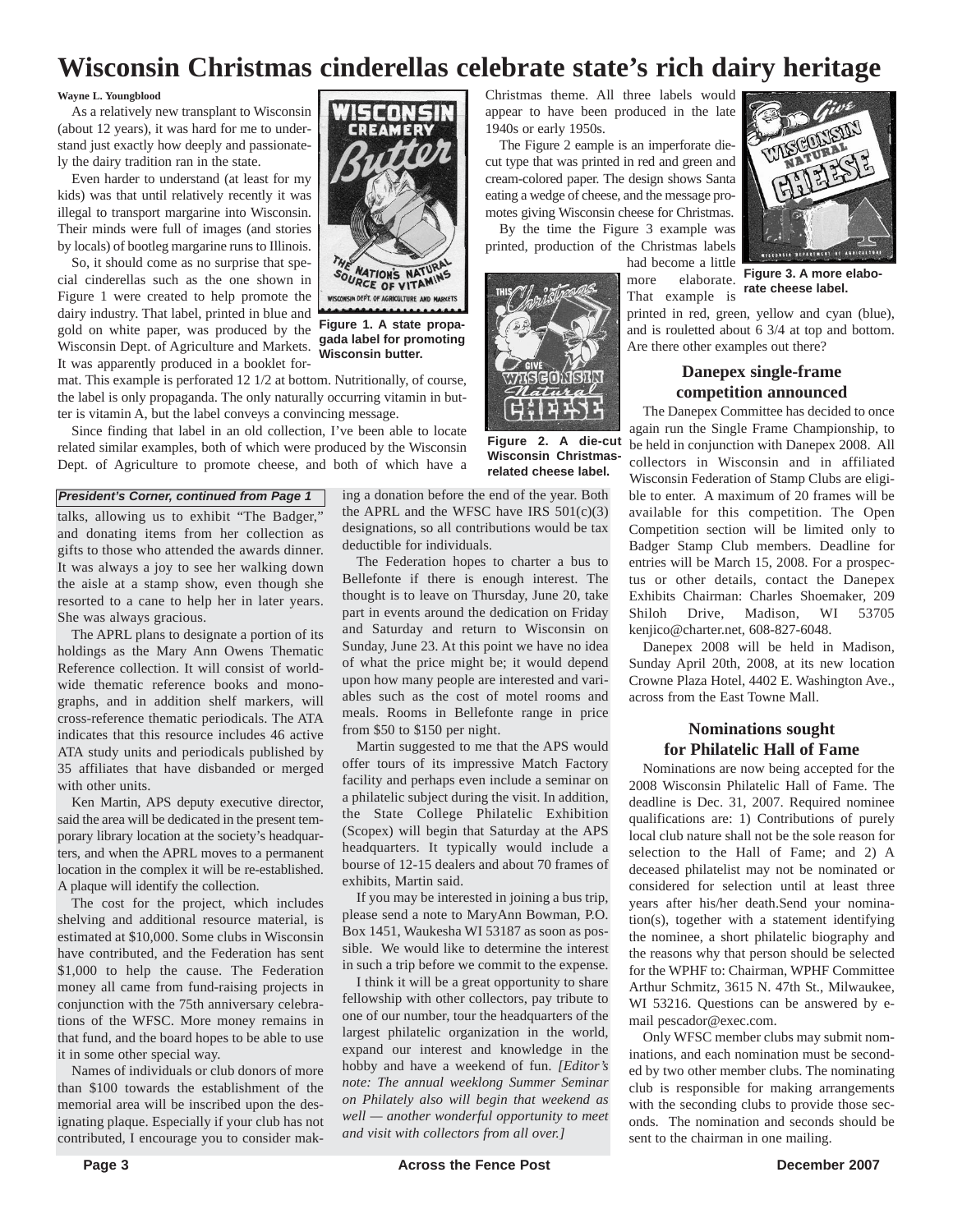

# Show Calendar and Registry List your show, bourse, auction or other event here! Calendar listings are free for one WFSC member-club event per year. Classified advertising rates apply for all non-members and other events appearing in this section.

# **2007-2008 WFSC show schedule\***

\*Some dates and details may be subject to change, and there will likely be additional listings.

#### **Feb. 10, 2008**

Janesville Annual Exhibition and Bourse Janesville Stamp Club Holiday Inn Express, 3100 Wellington Pl., Janesville Contact: Gary Wentworth (608)-756-1380, wnstamps@aol.com

#### **Feb. 17, 2008**

CENWISPEX '08 Central Wisconsin Stamp Club JADECO Stamp and Hobby North Point Mall, 200 Division St. Contact: J.D. Manville, P.O. Box 845, Stevens Point, WI 54481 (715)-341-5555, jadeco@charter.net

#### **March 1-2, 2008**

STAMPFEST '08 Milwaukee Philatelic Society St. Aloysius Gonzaga Hall 1435 So. 92nd St., West Allis Contact: Carol Schutta, 10250 W. Sharon Ln., #5, Milwaukee, WI 53225 (414)-464-6994, www.MilwaukeePhilatelic.org

#### Please...

Remember to patronize *Across the Fence Post* advertisers

#### 2007

Stevens Point Stamp Bourses **Nov. 10 and Dec. 8 10 a.m. to 4 p.m.** JADECO Stamp & Hobby 200 Division St. Stevens Point WI **(715) 341-5555 jadeco@charter.net 12.07**

R.H.O. Postal History and Stamps Roger H. Oswald 2514 Sheridan Place Manitowoc WI 54220 **(920) 682-6793 rhoposthistory@comcast.net 12.07**

# ROCKFORD '08

Rockford Stamp Club Forest Hills Lodge, 9500 Forest Hills Rd., Rockford, IL Contact: Tim Wait, 1718 Northrock Ct.,

Rockford, IL 61103 (815)-670-5869, t.wait@insightBB.com

#### **March 15, 2008**

BAYPEX '08 Green Bay Philatelic Society Best Western Midway Hotel, 780 Armed Forces Dr. (formerly known as Packer Dr.), Green Bay, 9 a.m. to 4 p.m. Contact: Ray D. Perry 920-469-8925, fiveperrys@athenet.net

### **April 12, 2008**

Wiscopex '08 hosted by the Outagamie Philatelic **Society** 

Fox Valley Lutheran High School 5300 N. Meade St., Appleton, WI 9:30 a.m. to 5 p.m. Contact: Al Marcus — 920-725-0798, or Verna Shackleton corosec@sbcglobal.net

#### DANEPEX '08 Badger Stamp Club **April 20, 2008**

Crowne Plaza Hotel, 4402 E. Washington Ave. (across from East Towne Mall)  $10$  a.m. to 5 p.m. Contact: Bob Voss, 5533 Kevins Way, Madison, WI 53714 (608)-221-2311, lestamps@charter.net

#### **May 10, 2008**

Sheboygan Stamp and Coin Show Sheboygan Stamp Club Municipal Building, 375 Buffalo St., Sheboygan Falls Contact: Barbara Stohl, P.O. Box 907, Sheboygan, WI 53082 (920)-458-4883)

### Please share your knowledge with your fellow WFSC members Write a feature

for *Across the Fence Post* today!

26th Annual Show and Bourse Northwoods Stamp and Coin Club James Williams Middle School, 915 Acacia Ln., Rhinelander, 9 a.m. to 4 p.m. Contact: Larry Marten, 3295 Hancock Lake Rd., Harshaw, WI 54529 (715)-282-5636, lfmarten@yahoo.com or Bill Julian (715)-277-2692

#### TRI-PEX Stamp Fair ATA Chapter 5 and North Shore Phil. Society St. Aloysius Gonzaga Hall, 1435 So. 92nd St., West Allis Contact: Robert Henak, NSPS, P.O. Box 170832, Milwaukee, WI 53217 (414)-351-1519, henak@execpc.com, www.MilwaukeePhilatelic.org **March 8-9, 2008 June 21, 2008 June 28-29, 2008**

# **USPS History Offered Free**

The official, 84-page history of United States Postal Service was published recently and is offered free, according to a news item in *Linn's Stamp News*.

To get a copy of the publication, *The United States Postal Service: An American History 1775-2006*, write to Megaera Ausman, U.S. Postal Service historian, at USPS Headquarters, 475 L'Enfant Plaza S.W., Washington DC 20260-0012.

The article by Bill McAllister referred to the publication as "an excellent compendium of the nation's mail service."

The publication includes historic photos, including New Deal art from post office lobbies and urban mail-delivery vehicles from horsedrawn carriages to today's vehicles.

The section on stamps mentions the newly released Forever stamp, and a section on the Citizens' Stamp Advisory Committee highlights the 50th anniversary of the formation of the group by Postmaster General Arthur E. Summerfield in 1957.

# *Closed Album – James B. Hale*

Jim Hale died Nov. 4, 2007, at age 85. Jim lived in Madison, Wis., and was a longtime member of the Badger Stamp Club, where he was an avid supporter of BSC's youth group.

Jim also was an extremely active member of the Wisconsin Postal History Society, having served as vice president from 1969-73. Most notable, though, was his impressive approximate 25 years of service as editor of *Badger Postal History*, the WPHS's quarterly journal. Jim additionally edited several of the WPHS's numerous bulletins and authored his own book titled *History of Post Offices of Door County, Wisconsin*.

Jim devoted much time at the Wisconsin Historical Society compiling an inventory of its philatelic holdings, which later became a WPHS publication. He was a prolific writer of articles related to Wisconsin postal history. He also wrote extensively for publications related to his employment as a wildlife research professional for the State of Wisconsin.

Jim became involved with stamp collecting at age 8 and throughout the years, exhibited his various collections at the local, state and national levels. He was a WFSC-certified judge and was inducted into the Wisconsin Philatelic Hall of Fame in 1994.

Jim was an enthusiastic, inquisitive and genuinely helpful individual, who will be dearly missed by all who knew him.

*(Submitted by Karen Weigt on behalf of the Badger Stamp Club.*)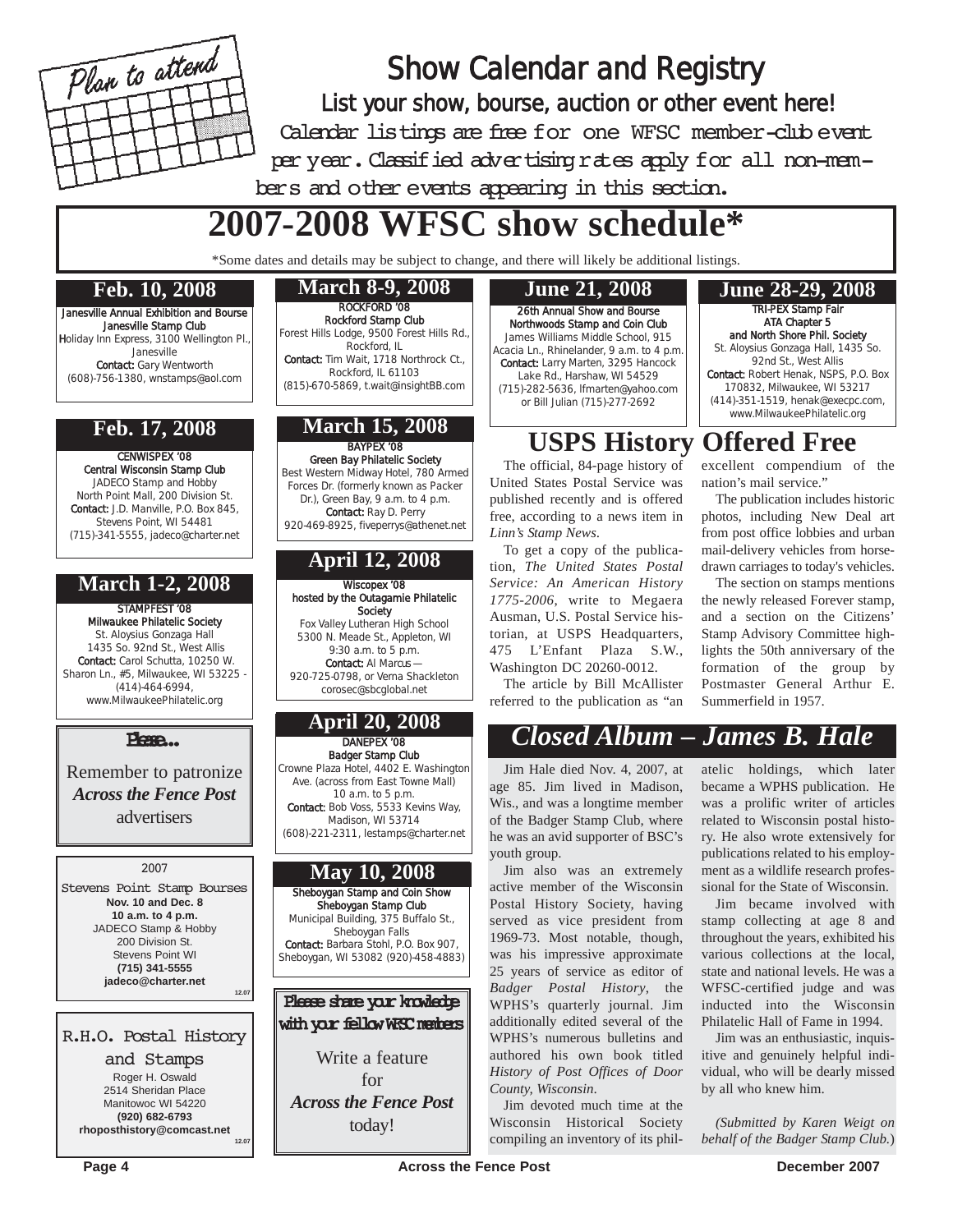# **Grassroots campaign underway to Royal Post to place Britain's Iraq war dead on stamps**

#### **Wayne L. Youngblood**

A campaign was officially launched Nov. 8 to replace the head of Queen Elizabeth on England's postage stamps with the faces of the soldiers who lost their lives in Iraq. The proposal, origianlly put forth in 2005, was met with rejection by Royal Post, so it has been put to the people by its promoters.

The Imperial War Museum, along with England's most important art charity, the Art Fund, is trying to persuade thousands – if not millions – of Britons to sign an online petition to convince Royal Mail to produce the stamps as a memorial to those who have died in the war. The stamps, designed by artist Steve McQueen, feature the faces of the war dead.

The proposal was first put to Royal Mail in 2005, but was put off, then rejected. The movement was recently resurrected after McQueen was told by Royal Mail that the idea couldn't be examined until at least 2009. McQueen responded by pointing out that Royal Mail was able to react within weeks by issuing stamps to celebrate England's Ashes win at

cricket and to commemorate Diana, Princess of Wales, soon after her death. Why couldn't the postal agency consider the memorial issue sooner?

The Art Fund and the museum hope that if enough public support is shown, the Post Office could be swayed.

McQueen was commissioned by the Imperial War Museum in 2003 to respond with art to the conflict – tapping into a tradition of war art that dates back before World War I and includes artists John Singer Sargent, Edward Bawden and Paul Nash.

McQueen regards the project as a collaboration with the families of the those who were killed. A total of 154 families agreed to take part, with only 19 refusing. Each family chose the photographs for the stamps. Some of the soldiers are seen in uniform, others are more informally dressed. Of the project McQueen said: "This is totally non-political. It is about people who did their job and they died unfortunately. The stamps are a very public way of commemorating the lives of people who served their country."



**British artist Steve McQueen stands near his installation titled "Queen & Country," a work he was commissioned to do that places the likenesses of those British soldiers killed in Iraq on stamps.** 

The designs for the stamps now exist as an installation titled "Queen & Country" that has been bought for the Imperial War Museum by the Art Fund. However, McQueen regards the work in its present state as incomplete – until real stamps are produced and placed into use.

The release of stamps commemorating tragic events or unfortunate incidents is always a sticky situation for postal agencies. The stamps aren't "cheerful" and frequently send mixed messages.

The United States Postal Service, for example, has stead-

fastly refused to honor the anniversaries of tragic events due to their controversial nature. Even when it has planned commemoration, such as the stamp designed and planned to mark the 50th anniversary of the bombing of Hiroshima, those plans are frequently scuttled due to political pressure. The semipostal marking the terrorist attacks of Sept. 11, 2001, was released only after a great deal of public outcry.

The Art Fund and the Imperial War Museum recognize that if their proposal is to be considered seriously, it will only be after significant public pressure.

# **A letter from the editor: I need your help**

#### *I need your help.*

For many years *Across the Fence Post* has been one of the strongest newsletters outside of the professional philatelic press, and we want to keep it that way! The publication has kept collectors informed on happenings in our hobby and has presented a number of enjoyable and entertaining features on all areas of our hobby.

However, submission of articles has tricked down to almost nothing, and the Wisconsin Federation of Stamp Clubs has expressed concern about the shrinking number of pages of the newsletter (now frequently only four).

#### **If you are a dealer**

Please consider advertising in *ATFP*. The publication is read by several thousand collectors each

month, and the advertising rates are very low, considering the focused audience you are reaching. Copies are distributed by various clubs in the federation and enjoy a tremendous pass-along afterlife. The revenue raised by advertising goes directly towards offsetting the printing costs of the publication. Our advertising manager Dave Carney will be happy to help. His email is dcarneyl@new.rr.com.

#### **If you are a collector**

Please consider sharing a favorite cover, stamp or area of your collection with readers of *ATFP*. Collectors throughout the Federation enjoy reading the newsletter, and in some cases, making your interests known may actually help in locating items of interest for your collection or exhibit.

Or, if you are specialist in an area, please consider sharing your expertise with fellow members.

Even better, consider writing a regular column for the publication. I'll be happy to help. Our needs include modern U.S. stamps, varieties and postal history; first-day covers; topical features; and many other areas.

Although we're open to numerous types of material and features, items should not have appeared recently in any club newsletter. It's not that these are poor or otherwise unacceptable features, but they provide a level of duplication of information to WFSC members.

#### **Club or chapter news**

I've occasionally been asked why certain club news has not appeared in *ATFP*. There are several reasons for this.

First, I do not receive copies of all club newsletters, but even if I did, I neither have the time to scan them all for what should be published, nor can I presume to know your needs. If you want or need something published, please submit it for publication. It's simple and painless.

President Maurice Wozniak writes the "Clubs are Trump" column for each issue. If he is not already receiving your club's newsletter, please place him on your mailing list. His address is as follows: Maurice D. Wozniak

1010 Berlin St.

Waupaca, WI 54981

Let's make 2008 another banner year for *ATFP*. Let's see your name in print!

*— Wayne L. Youngblood, editor*